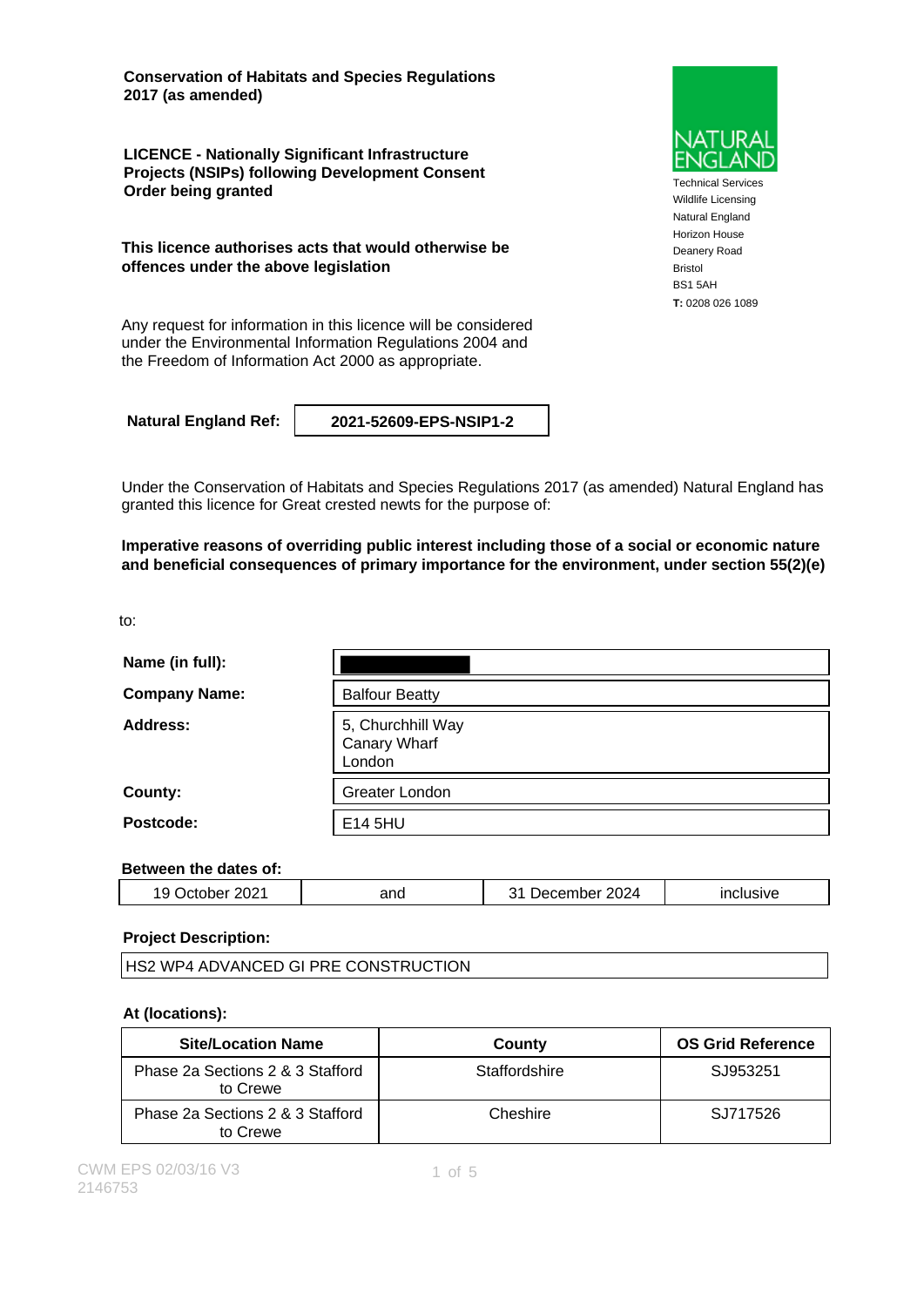### **For the following Species; activities and methods:**

| <b>Species Common Name</b><br>(Taxonomic Name) | <b>Activity</b>                                      | <b>Method</b>                            |
|------------------------------------------------|------------------------------------------------------|------------------------------------------|
| Great crested newt<br>(Triturus cristatus)     | Capture; Damage resting<br>place; Disturb; Transport | By hand; Destructive search; Hand search |

### **For the following licensable activities and maximum numbers:**

| <b>Licensable Activity</b> | <b>Permitted Species</b><br><b>Common Name</b> | <b>Maximum Number</b>                   |
|----------------------------|------------------------------------------------|-----------------------------------------|
| Capture                    | Great crested newt                             | 50                                      |
| Damage resting place       | Great crested newt                             | See Additional Condition for<br>details |
| Disturb                    | Great crested newt                             | Not Specified                           |
| Transport                  | Great crested newt                             | 50                                      |

# **PLEASE NOTE**

The maximum number(s) stated in the above table refers to the maximum number of individuals of the stated species that can be captured or transported under the terms of this licence and the maximum number/s of resting places or breeding sites that can be damaged or destroyed under this licence (if applicable). Maximum numbers cannot be specified and do not apply to disturbance activities. Where applicable, please also refer to the special conditions outlined in your licence Annex for further details on how this/these maximum number(s) applies/apply to the activities permitted under your licence.

**This licence is granted subject to the licensee, including servants and named agents, adhering to the conditions and notes specified below and to the activities agreed in the Method Statement, or Annex and Work Schedule, between the licensee and Natural England. The Method Statement, or Annex, for the mitigation scheme is appended to this licence. The following person is authorised to act on behalf of the licensee:**

| <b>Consultant Name:</b> |                                                         |       |                 |
|-------------------------|---------------------------------------------------------|-------|-----------------|
|                         | Sir Henry Doulton House<br>Forge Lane<br>Stoke on Trent |       |                 |
| County:                 | Staffordshire                                           |       |                 |
| Postcode:               | <b>ST1 5BD</b>                                          |       |                 |
| Signature:              | (for and on behalf of Natural England)                  | Date: | 19 October 2021 |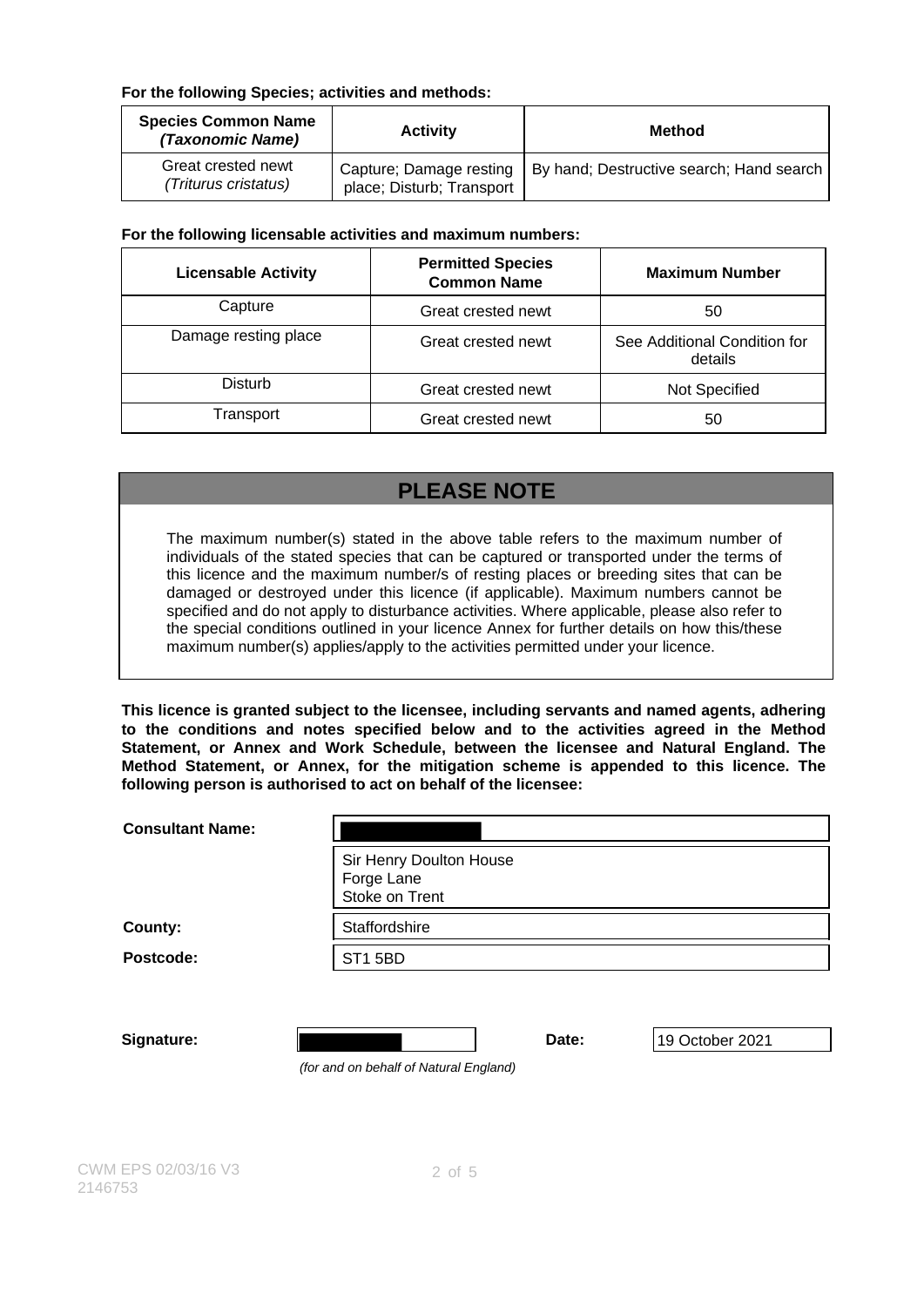# **WARNING**

- **This licence authorises acts that would otherwise be offences under the Conservation of Habitats and Species Regulations 2017 (as amended). Any departure from the conditions relating to this licence may be an offence under that legislation;**
- **This licence conveys no authority for actions prohibited by any other legislation;**
- **This licence can be modified or revoked at any time by Natural England, but this will not be done unless there are good reasons for doing so. The licence is likely to be revoked immediately if it is discovered that false information had been provided which resulted in the issue of the licence.**
- **Bodies corporate and their directors/secretaries are liable for offences under the Conservation of Habitats and Species Regulations 2017 (as amended).**

### **LICENCE CONDITIONS**

- 1. The licensee is responsible for ensuring that operations comply with all terms and conditions of the licence.
- 2. While engaged in the activities to which this licence applies the licensee shall make a copy of the licence (including any Annex and Work Schedule if applicable) available for inspection on each site where the activities are taking place and shall produce it on demand to any constable or an officer of Natural England.
- 3. No agent of the licensee shall carry out any of the activities to which this licence (including any Annex and Work Schedule if applicable) applies unless authorised in writing by the licensee, appointing them the licensee's agent. The agent shall make a copy of the authorisation available for and shall produce it on demand to any constable or officer of Natural England.
- 4. The licensee must submit a written report of actions taken under the licence (including any Annex and Work Schedule if applicable), even if no action is taken, and send it to the Natural England officer at the address shown at the top of the report form, to arrive not later than 14 days (two weeks) after the expiry of the licence. Failure to make reports may result in the licence being revoked and/or the refusal to grant subsequent licences. Please note some licences may have additional reporting requirements specified in an attached Annex.
- 5. It is a condition of the licence (including any Annex and Work Schedule if applicable) that any post development monitoring data (e.g. survey data and habitat assessment) including nil returns are submitted to Natural England to arrive no later than 14 days (two weeks) after the expiry of the licence or as specified in any Annex. Post development survey data (except nil returns) must also be sent to the relevant Local Biological Records centre within this time period.
- 6. A person authorised by the licensee shall provide him/her with such information as is within his/ her knowledge and is necessary for the report, which the licensee is required to make to Natural England.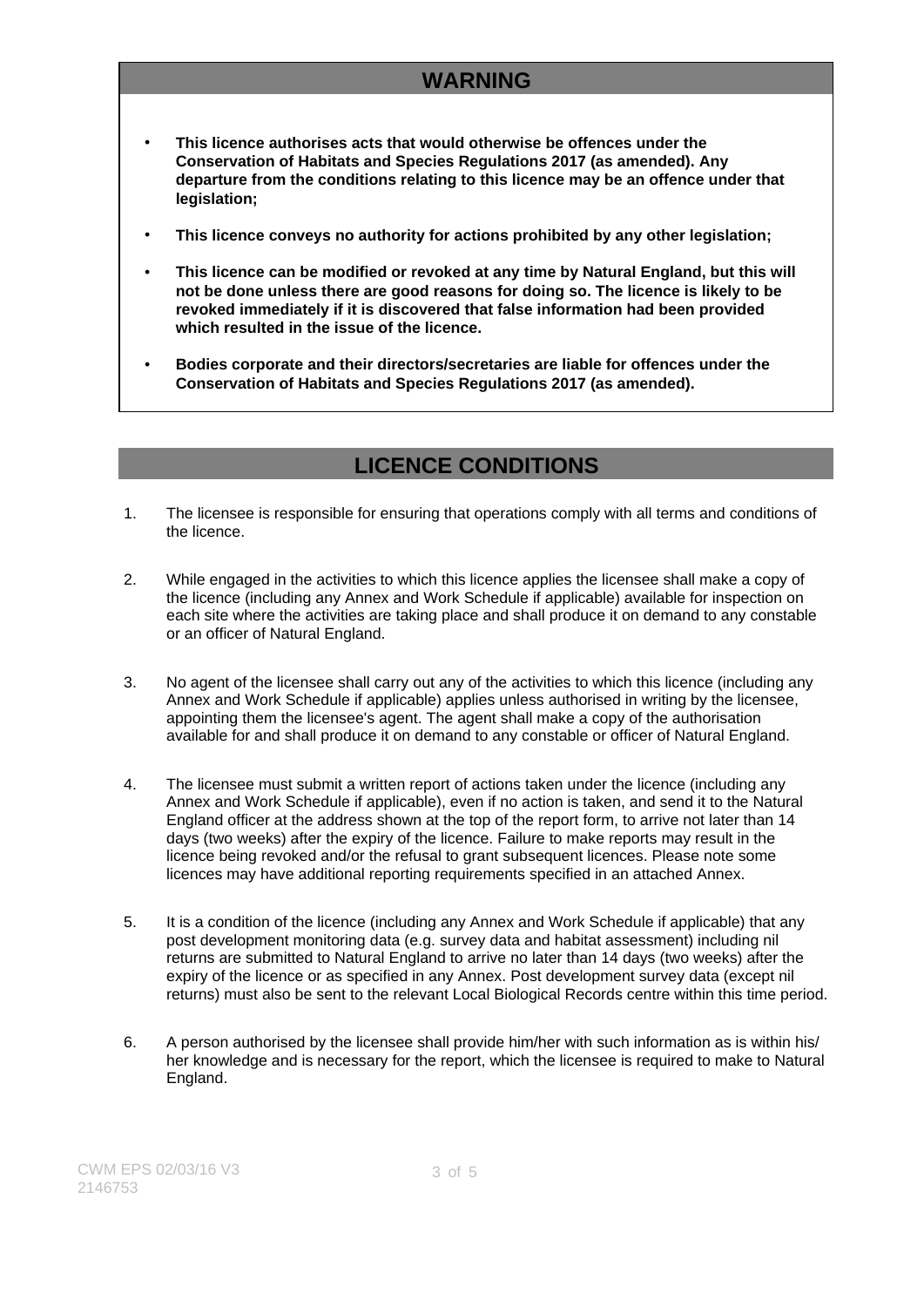## **LICENCE CONDITIONS**

- 7. The licensee shall permit an officer of Natural England, accompanied by such persons as he/ she considers necessary for the purpose, on production of his/her identification on demand, reasonable access to the site for monitoring purposes and to be present during any operations carried out under the authority of this licence for the purpose of ascertaining whether the conditions of this licence are being, or have been, complied with. The licensee shall give all reasonable assistance to an officer of Natural England and any persons accompanying him/her.
- 8. The licensee, including servants and named agents, must adhere to the activities; the licensable methods; the numbers per species (if relevant) and the timescales agreed between the Licensee and Natural England in the Method Statement or, if applicable, in the Annex and Work Schedule attached to the licence.
- 9. All activities authorised by this licence, and all equipment used in connection herewith shall be carried out, constructed and maintained (as the case may be) so as to avoid cruelty, unnecessary injury or distress to any species covered by this licence.
- 10. Methods used in connection with the execution of this licence must comply with the relevant published mitigation guidelines, unless otherwise agreed with Natural England.
- 11. Good practice and reasonable avoidance measures must be followed at all times.
- 12. All records are to be made available for inspection at any reasonable time by Natural England.
- 13. The licensee and named ecologist are responsible for all activities of the persons they have appointed in connection with this licence.
- 14. The ecologist named on the licence is authorised to appoint such persons in writing to enable them to handle Great crested newts for the specific task of relocating animals from pitfall traps and/or artificial refugia (e.g. carpet tiles) either to the opposite side of the exclusion fencing or to the receptor site, as appropriate. Those appointed persons will be classed as assistants and will only be covered by this licence if they have received appropriate training which includes the handling and welfare of the species. Such persons, who may be site staff or field workers are not required to hold individual Great crested newt licences and may work unsupervised. Persons appointed as assistants by the ecologist named on this licence will be required to produce on demand their written authorisation to a police constable or an officer of Natural England.
- 15. It is a condition of this licence that you must have obtained prior consent from all landowners and/or occupiers before commencing any activities that are authorised by this licence.

#### Additional Condition(s):

1. Special conditions apply to this mitigation licence that are in addition to the standard licence conditions listed above. These are detailed within the attached Annex and all persons acting under this licence must ensure that operations comply with all these terms and conditions (including any annex and work schedule if applicable)